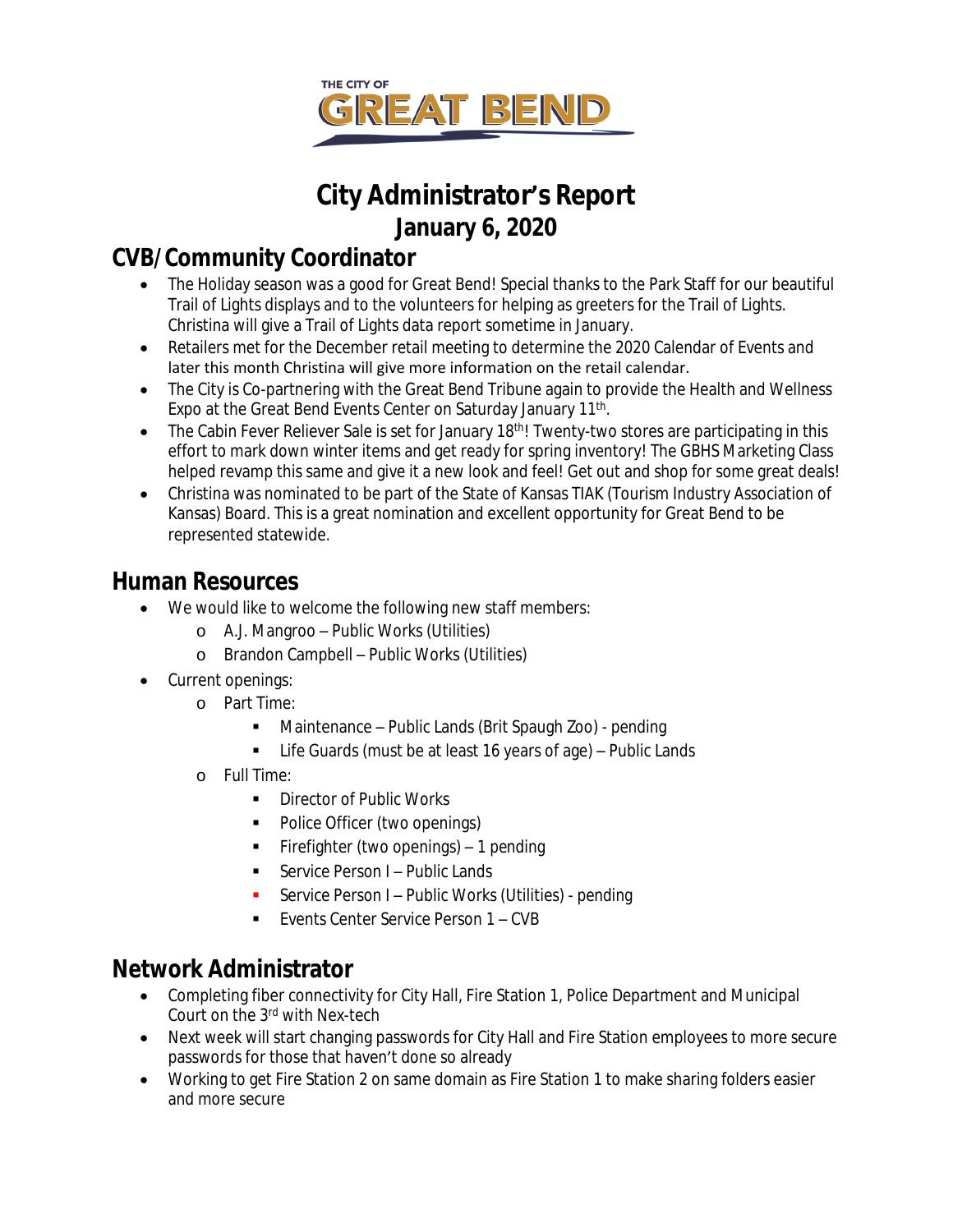

- Waiting to hear back from vendor on upgrading door software so we can complete upgrade of servers for Police Department
- Had a Laserfiche demo with Dodge City municipality to review usage and license information
- Currently working to pull Pontem database and clean up entries so we can provide to Windy Prairie to move forward on online KIOSK and Cemetery database
- Worked on mixer settings for sound in council chambers, waiting to get speakers delivered and installed. In late January early February will work on video for council meetings.
- Continuing Security Awareness Training for the city

### **Public Lands**

- Airport runway project is near completion. Final inspection will be on 1-8-20.
- **•** Presentation by FBO candidates will be on 1-13-20.
- Removed, and transplanted 45 trees from our nursery.
- Maintenance on all facilities are ongoing.
- Christmas decoration were maintained and repaired.
- Donations collected this year were \$3610.35.

### **Public Works**

#### **Property Maintenance Enforcement:**

- 61 Complaints this month with 3 being citizen reported
	- o 39 complaints for trash/refuse
	- o 22 complaints for motor vehicles
	- o 0 complaints for overgrown vegetation
	- o 0complaint for illegal dumping
	- o 0 complaints for minimum standards
	- o 0 complaint was investigated, and no violations were found
	- o 0 complaints for graffiti
- 15 Abatement notices sent out
- 1Abatements performed
- 93 Cases closed per citizen compliance
- 40 Motor vehicles were brought into compliance

#### **Street Department**

- 25 Blocks of alleys bladed
- 40 blocks of sand roads bladed, and ½ mile of road Levee access.
- Hauled sand for street and alley repairs.
- Used 262 lugs of crack seal
- **Burned trees, and cleaned burn area.**
- Refilled burn area with trees.
- All ash from burning trees put into windrows.
- Turned windrows at compost site.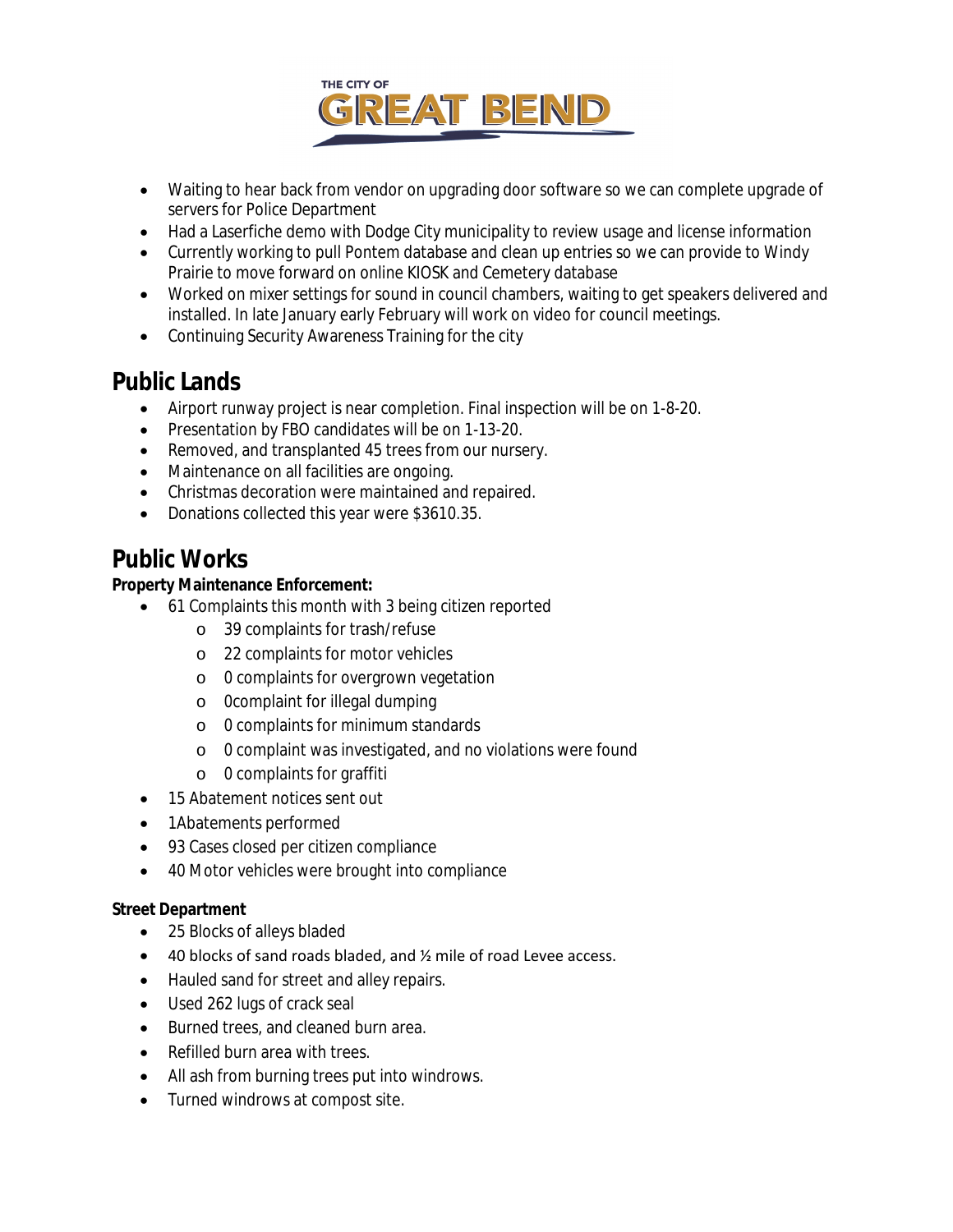

- 78.75 cu yd of sweepings picked up.
- Moved grass and leaves up top to the stock pile and to windrows.
- Signs and lights maintained as needed
- 6 sets of street markers, 2 no parking and 2 no J turns due to high winds.
- Broadway and Main NE corner North and South bound pedestrian crossing buttons not working had to send off to be repaired.
- Replaced 4 new (Walk and Don't Walk) count down lights at Frey and 10<sup>th</sup>.
- Repaired 1 green led and 2 yellow led and straighten signal heads due to high winds.
- Replaced 2 stop signs both hit by vehicles.
- Street Scape lights replaced two bulbs and tighten one loose head.
- Patched streets used a little over 3 tons of cold mix.
- Used 18 cuyds. Of salt and sand mixture in the last snow event. Which comes to about two tandem spreader loads.
- Mixed up 88 tons of salt and sand mixture for bunker. This will fill one spreader 8 times.
- Greased gates and locks on the flood control.

#### **Utilities**

Wastewater yearly Progress

|          |                               | 2019 Actual | 2019 Goal | % Completed |
|----------|-------------------------------|-------------|-----------|-------------|
|          | <b>O</b> Clean storm lines    | 2.397       | 25.000    | 10%         |
|          | <b>O</b> Clean sanitary lines | 101528      | 100,000   | 101%        |
| $\Omega$ | manholes rehabilitated        | ∩*          | 10        | 0%          |

• Water yearly Progress

|                            | 2019 Actual 2019 Goal | % Completed |
|----------------------------|-----------------------|-------------|
| o Change out fire hydrants |                       | 60%         |

- Projects completed
	- o St. Rose Water main repair was completed 12-16-2019.
	- o WATER WELLS
		- VFD's have been set to run at a set pressure (PID Pressure Induced Drive) instead of pressure ranges on wells #4, #8, #9, #12. The rest of the wells will be converted over this year.
		- **Pressure transducer signal protectors have been installed on all wells to keep** power surges from affecting the VFD's.
		- $(412)$  Coolidge well is down. The pump shaft is stripped and there were burned wires on the motor. New equipment is being ordered.
	- o WATER DISTRIBUTION
		- **Installed 1 new service**
		- Replaced 12 meters.
		- **Pulled and set sample stations in meter pits for 2020 water samples.**
		- Repaired 3 Service Leaks
	- o STORMWATER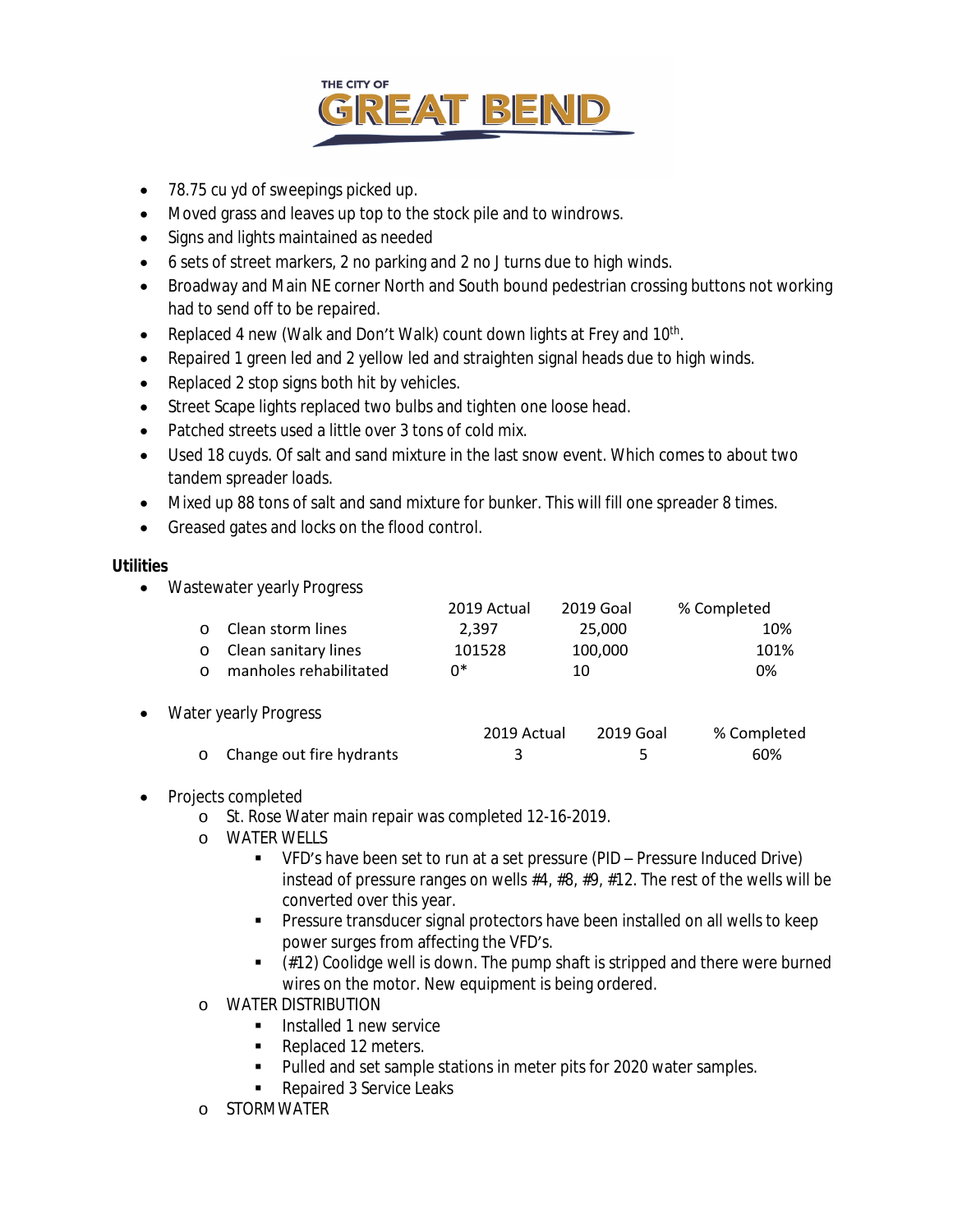

- . o SANITARY SEWERS
	- \* 13 Manholes are scheduled to be rehabilitated by Mayer.
	- Repaired one Manhole cover that had shifted.
- o WASTEWATER PLANT
	- **Monthly report to KDHE**
	- **Effluent sensor has been repaired and is operating**
	- **Placed a repair sleeve on the standpipe in the primary wet well to slow leak until** repair is made.
	- **Pretreatment**
- Locates
	- o 152
- Training
	- o 2 employees took certification tests.

### **Fire/EMS/Inspection/Code Enforcement**

Fire/EMS/Inspection/Code Enforcement

- Chief McCormick attended the Board of EMS meeting.
- Chief McCormick attended the CPM class graduation ceremony.
- Chief McCormick attended the County Q&I meeting at Clara Barton Hospital.
- Chief McCormick, Chief Smith and Chief Stettinger attended the Barton County Fire Chief's meeting.
- Chief McCormick attended the Homeland Security Council meeting.
- Chief Smith and Chief Stettinger attended the Wildland Fire Seminar.
- Chief McCormick, Chief Smith, Kendal Francis and Chief Bailey attended the 911 Advisory Board meeting.
- Fire Inspections Activity for December

|                                      | 2018 | 2019 |
|--------------------------------------|------|------|
| <b>Commercial Building Inspected</b> |      |      |
| Daycare / Schools                    |      |      |
| <b>Fire Extinguisher Demos</b>       |      |      |
| <b>Violations Found</b>              | 36   |      |

Department Activity for December

|                               | 2018          | 2019           |
|-------------------------------|---------------|----------------|
| <b>Fire Incidents</b>         | 21            | 27             |
| <b>EMS Incidents</b>          | 159           | 172            |
| <b>Total PT Contacts</b>      | 170           | 182            |
| <b>Carbon Monoxide Calls</b>  | 2             |                |
| <b>Average Response Time</b>  | 4 mins 7 secs | 3 mins 58 secs |
| <b>Average Turnout Time</b>   | 39 secs       | 40 secs        |
| <b>Overlapping Calls</b>      | 13.89%        | 17.59%         |
| <b>Year to Date Incidents</b> | 2,235         | 2,390          |

Building Inspection for December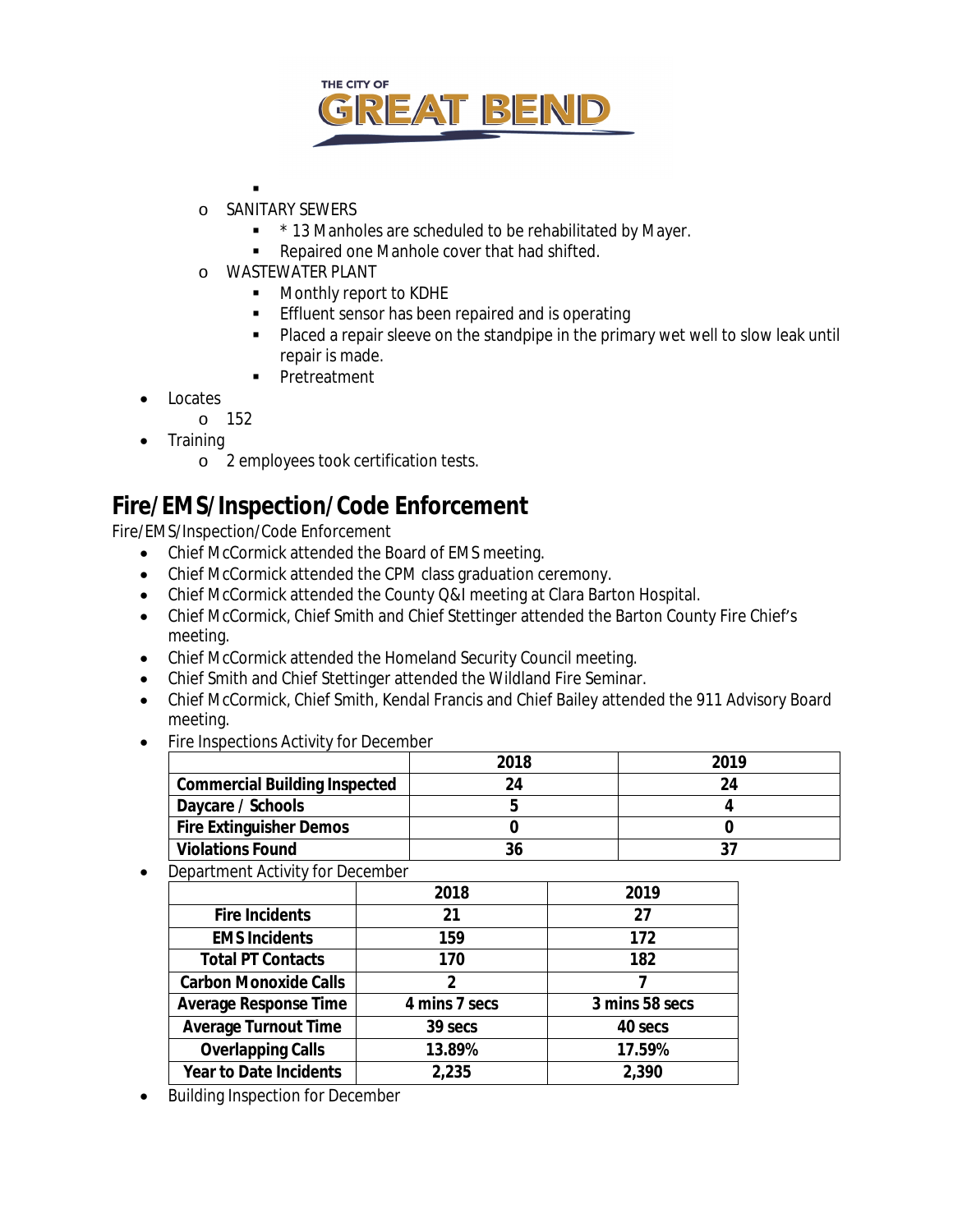

|           |                 |           | December 2018     |           |                 |          | December 2019 |           |
|-----------|-----------------|-----------|-------------------|-----------|-----------------|----------|---------------|-----------|
|           |                 | Plumbin   |                   | Mechani   |                 | Plumbi   |               | Mechani   |
|           | <b>Building</b> | g         | <b>Electrical</b> | cal       | <b>Building</b> | ng       | Electrical    | cal       |
| Commerc   |                 |           |                   |           |                 |          |               |           |
| ial       |                 |           |                   |           |                 | 0        |               |           |
| Residenti |                 |           |                   |           |                 |          |               |           |
| al        | 14              |           | 5                 |           | 17              | 8        | 8             | 8         |
| Estimate  | \$196,227.      | \$11,500. | \$132,100.        | \$41,720. | \$204,587.      | \$4,550. | \$67,300.     | \$40,450. |
| d Cost    | 00              | 00        | 00                | 00        | 00              | 00       | 00            | $00\,$    |

• Code Enforcement

- o 41 follow ups
	- o 5 closed cases
	- o 3 new cases
	- o 43 total cases
- Fire Inspections Activity for 2019

|                                      | 2018 | 2019 |
|--------------------------------------|------|------|
| <b>Commercial Building Inspected</b> | 347  | 351  |
| Daycare / Schools                    | 39   | 53   |
| <b>Fire Extinguisher Demos</b>       |      |      |
| <b>Violations Found</b>              | 494  | 477  |
| <b>Firework Stands Inspected</b>     |      |      |
| <b>Tours</b>                         | n/a  |      |

• Department Activity for 2019

|                               | 2018          | 2019           |
|-------------------------------|---------------|----------------|
| <b>Fire Incidents</b>         | 338           | 348            |
| <b>EMS Incidents</b>          | 1,897         | 2,042          |
| <b>Total PT Contacts</b>      | 2,010         | 2,186          |
| <b>Carbon Monoxide Calls</b>  | 17            | 32             |
| <b>Average Response Time</b>  | 4 mins 9 secs | 4 mins 15 secs |
| <b>Average Turnout Time</b>   | 40 secs       | 43 secs        |
| <b>Overlapping Calls</b>      | 24.34%        | 22.93%         |
| <b>Year to Date Incidents</b> | 2,235         | 2,390          |

Building Inspection for 2019

|                 |                 | 2018      |                   | 2019      |                 |         |                   |                 |
|-----------------|-----------------|-----------|-------------------|-----------|-----------------|---------|-------------------|-----------------|
|                 |                 | Plumbin   |                   | Mechani   |                 | Plumbi  |                   | <b>Mechanic</b> |
|                 | <b>Building</b> | g         | <b>Electrical</b> | cal       | <b>Building</b> | ng      | <b>Electrical</b> | al              |
| Commer          |                 |           |                   |           |                 |         |                   |                 |
| cial            | 85              | 23        | 26                | 36        | 80              | 20      | 40                | 47              |
| <b>Resident</b> |                 |           |                   |           |                 |         |                   |                 |
| ial             | 540             | 124       | 109               | 114       | 330             | 104     | 109               | 94              |
| <b>Estimate</b> | \$8,270,97      | \$249,899 | \$238,345         | \$906,636 | \$7,811,22      | \$269,7 | \$424,861         | \$1,063,47      |
| d Cost          | 3.00            | .00       | .00               | .00       | 5.00            | 80      | .00               | 3.00            |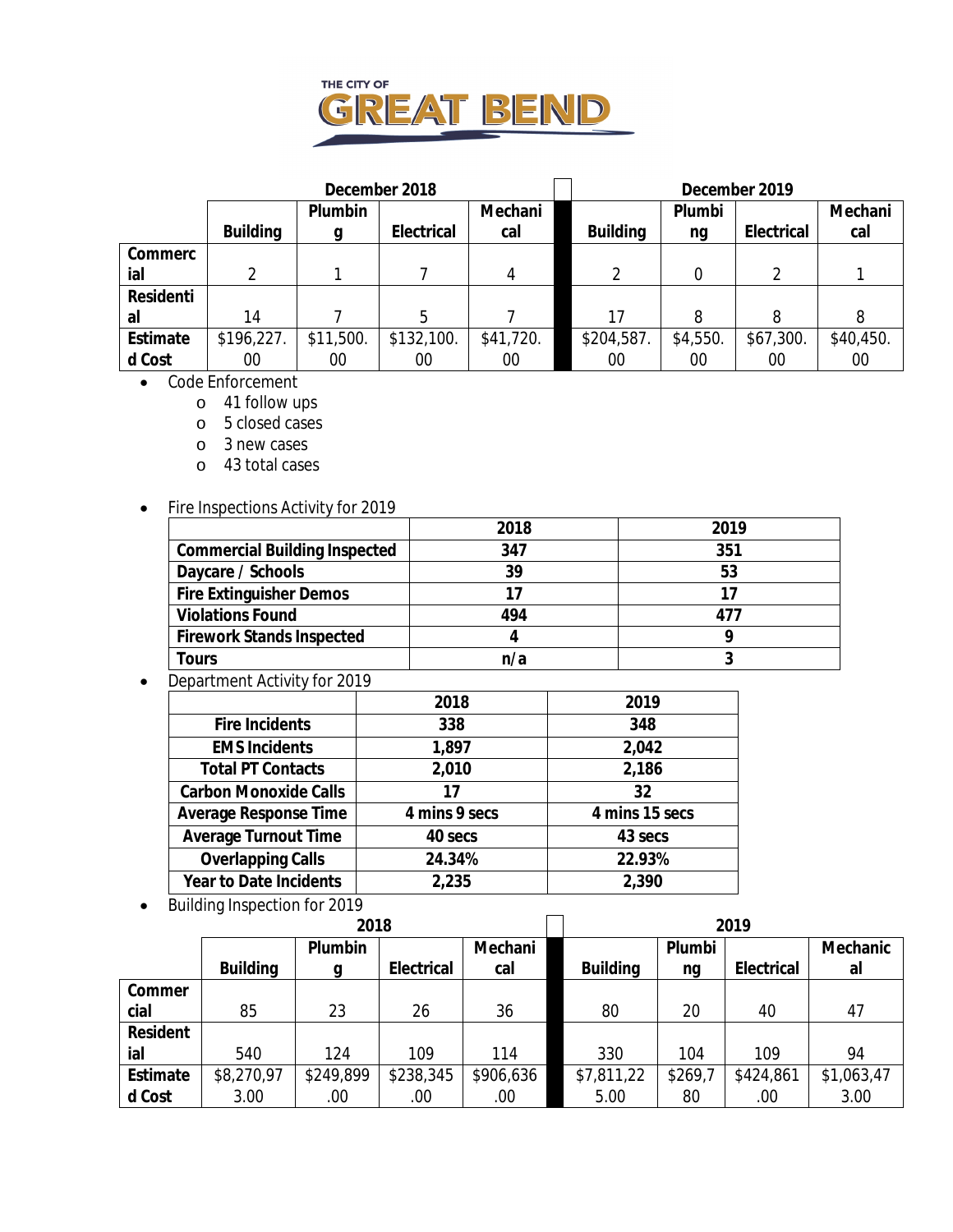

#### Code Enforcement Activity for 2019

|                                                            | 2018 | 2019           |
|------------------------------------------------------------|------|----------------|
| <b>Follow Ups</b>                                          |      | 340            |
| New Cases                                                  | 42   | 47             |
| <b>Cases Closed</b>                                        | 28   | 48             |
| Dilapidated Structures Demolished by Property Owner        | b    | 11             |
| Dilapidated Structures Demolished by City                  |      | $\mathfrak{D}$ |
| Dilapidated Structures Brought into Compliance by Property | 8    | 24             |
| Owner                                                      |      |                |
| Zoning & City Ordinance Violations                         | Q    | 12             |
| Citizen Complaints & Misc.                                 |      | n/a            |

### **Police**

- 12/02/2019 Chief Bailey attended the Stepping up Initiative meeting held at BTSO. This is a group initiative to Reduce the number of people with mental illnesses in jail.
- 12/02/2019-12/06/2019 Officer Paul Lovett attended Crisis Intervention Training at KLETC. This is training for officers dealing with emotionally or mentally challenged subjects.
- 12/04/2019 The City of Great Bend hosted a Christmas Luncheon for the City of Great Bend employees at the Event Center from, 11:30-1:00. Years of service awards were issued also at the event.
- 12/05/2019 Chief Bailey attend the Chiefs/Sheriffs monthly informational meeting in Ellinwood, Ks.
- 12/05/2019 Chief Bailey attend the Opioid Response Team Meeting at the Holiday Inn in Great Bend, Ks. With grant funding this grant is designed to 1) facilitate rural provider adoption of opioid prescribing and pain management best practices across Kansas communities; and 2) facilitate local community collaboration to address access to treatment.
- On 12/05/2019 Officer Mauricio Uribe resigned as a Great Bend Police Officer effective 12/05/2019.
- 12/06/2019 Chief Bailey and other city staff participated in the Certified Public Manager (CPM) graduation at the State Capital Building in Topeka, Ks.
- Lt. Heather Smith was a guest speaker for the Great Bend Middle School on 12/18/2019. Lt. Smith was asked to speak to the 7th and 8th grade Skills Class each quarter (9weeks) of the school year, so out of the 4 sessions during the year, every student will eventually attend the class. Lt. Smith topics include Online Predators / Internet Safety / The Dangers of Sexting. This is combined with Juvenile Services covering Human Trafficking.
- 12/19/2019 Chief Bailey and Lt. Scott Harper attended the 911 monthly meeting where the 800 MHz radio system was discussed to prepare for the change-over for GBPD in late 2020.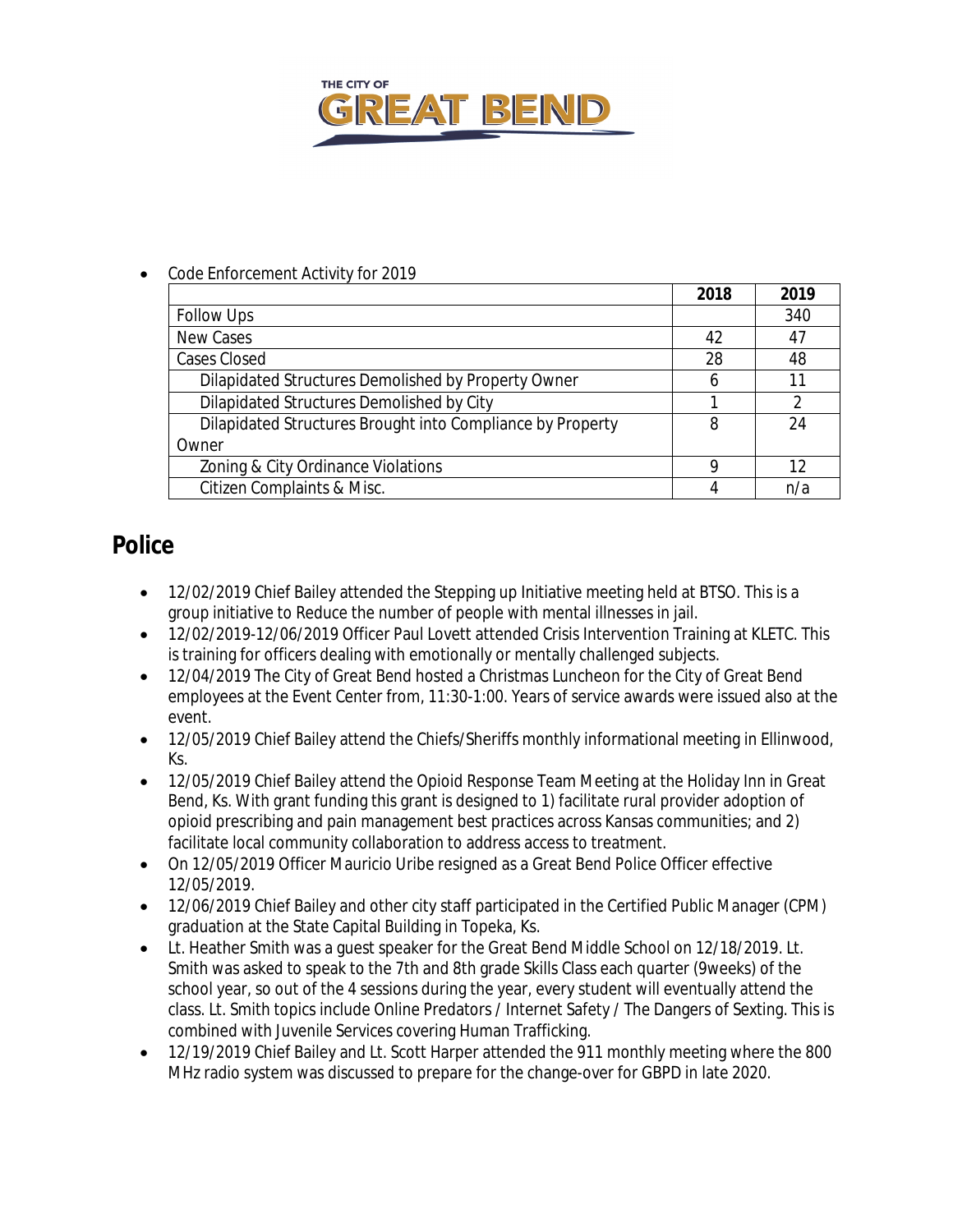

- On 12/19/2019 GBPD administered applicant testing for the department. Three applicants tested that date. All three applicants passed the written, physical agility testing and the interview process. All three applicants were administered the Personal Evaluation Profile (PEP) test. All three were approved for back ground investigations and further testing.
- Christmas and New Years Holiday's were very nice and calm in the City.
- Attached are the 2017-2019 stats for review.
- GBPD December 2019 Monthly stats:
	- o Criminal cases reported.: 268
	- o Accident cases reported.: 37
	- o Narcotic Violations:..: 05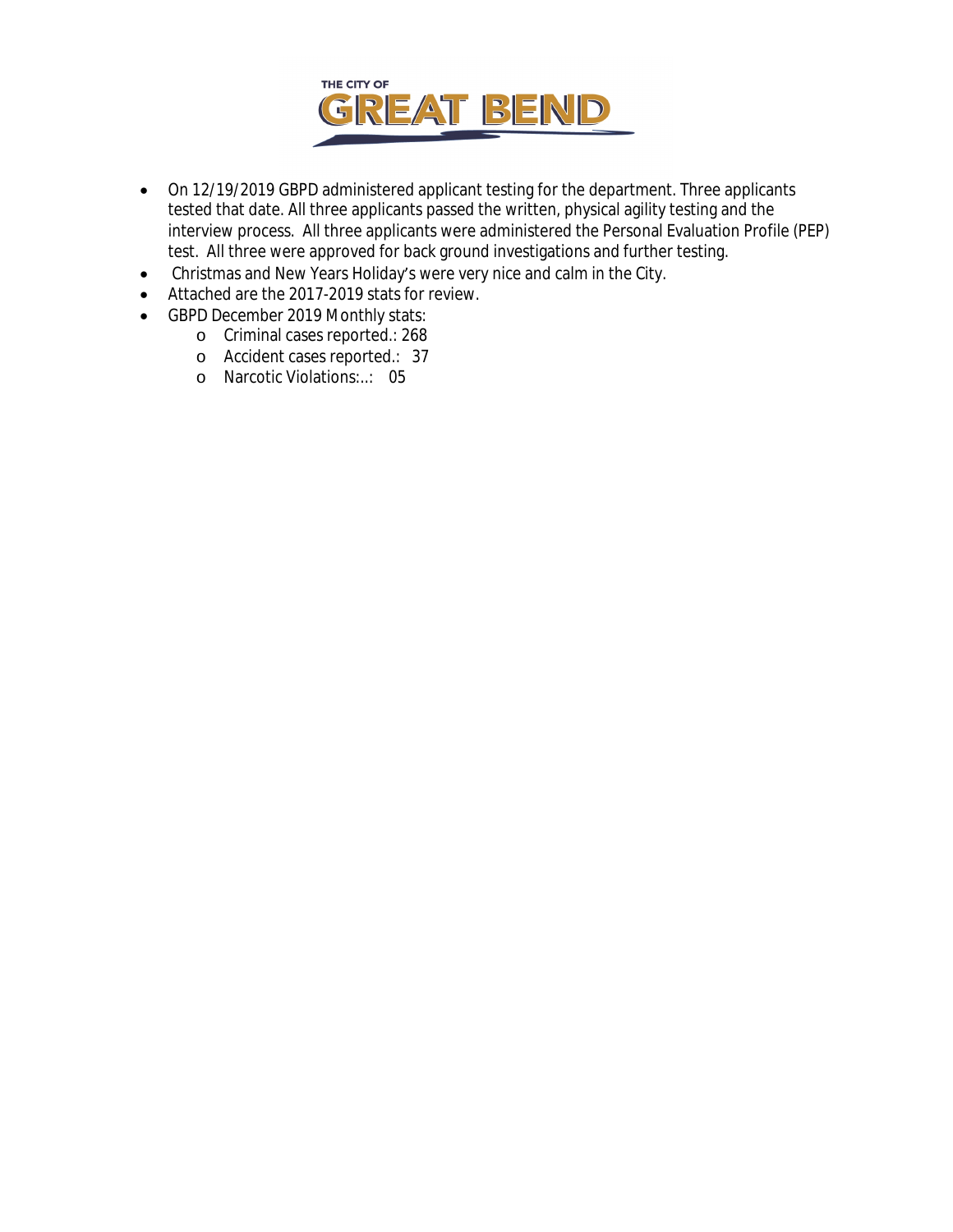

| 317<br>1 | 2019 Year to Date |       |
|----------|-------------------|-------|
|          |                   | 21.35 |
| 677      | Unsolved          | ℅     |
| 39       | Unfounded         | 1.23% |
|          | Outside Agency    |       |
| 86       | Assist            | 2.71% |
| 219      | NA                | 6.91% |
| 237      | LOP               | 7.47% |
|          | County Atty-      |       |
| 215      | Juvenile          | 6.78% |
|          |                   | 10.34 |
| 328      | County Atty-Adult | ℅     |
|          |                   | 11.51 |
| 365      | City Atty         | ℅     |
| 88       | Arrest-Juvenile   | 2.78% |
|          |                   | 28.92 |
| 917      | Arrest-Adult      | %     |

# GREAT BEND POLICE DEPARTMENT

2019 Year to Date Crime Statistics

January Through December

|     |                   |       | 32             |                   |       | 28 |                      |       |                   |                   |       |
|-----|-------------------|-------|----------------|-------------------|-------|----|----------------------|-------|-------------------|-------------------|-------|
| 252 | <b>January</b>    |       | $\overline{2}$ | <b>April</b>      |       | 8  | <b>July</b>          |       | 233               | <b>October</b>    |       |
|     |                   | 17.86 |                |                   |       | 10 |                      | 36.46 |                   |                   | 18.88 |
| 45  | Unsolved          | %     | 15             | Unsolved          | 4.66% | 5  | Unsolved             | %     | 44                | Unsolved          | $\%$  |
|     | Unfounded         | 0.40% |                | Unfounded         | 0.00% | 21 | Unfounded            | 7.29% |                   | Unfounded         | 0.43% |
|     | Outside Agency    |       |                | Outside Agency    |       |    | Outside Agency       |       |                   | Outside Agency    |       |
| 18  | Assist            | 7.14% |                | Assist            | 0.00% | 5  | Assist               | 1.74% | 4                 | Assist            | 1.72% |
|     |                   | 14.68 |                |                   | 13.33 |    |                      |       |                   |                   | 14.59 |
| 37  | <b>NA</b>         | %     | 2              | <b>NA</b>         | $\%$  | 9  | <b>NA</b>            | 3.13% | 34                | <b>NA</b>         | %     |
| 10  | LOP               | 3.97% | 19             | LOP               | 5.90% | 13 | LOP                  | 4.51% | 15                | <b>LOP</b>        | 6.44% |
|     | County Atty-      |       |                | County Atty-      |       |    |                      |       |                   | County Atty-      | 10.30 |
| 23  | Juvenile          | 9.13% | 31             | Juvenile          | 9.63% | 11 | County Atty-Juvenile | 3.82% | 24                | Juvenile          | %     |
|     |                   |       |                |                   | 13.04 |    |                      | 17.71 |                   |                   |       |
| 20  | County Atty-Adult | 7.94% | 42             | County Atty-Adult | %     | 51 | County Atty-Adult    | %     | 23                | County Atty-Adult | 9.87% |
|     |                   |       |                |                   | 24.53 |    |                      |       |                   |                   |       |
| 5   | City Atty         | .98%  | 79             | City Atty         | %     | 6  | City Atty            | 2.08% | $12 \overline{ }$ | City Atty         | 5.15% |
| 8   | Arrest-Juvenile   | 3.17% | 17             | Arrest-Juvenile   | 5.28% |    | Arrest-Juvenile      | 0.35% | 3                 | Arrest-Juvenile   | .29%  |
|     |                   | 33.73 | 11             |                   | 36.34 |    |                      | 22.92 |                   |                   | 31.33 |
| 85  | Arrest-Adult      | %     |                | Arrest-Adult      | ℅     | 66 | Arrest-Adult         | %     | 73                | Arrest-Adult      | %     |
|     |                   |       |                |                   |       |    |                      |       |                   |                   |       |
|     |                   |       | 31             |                   |       | 32 |                      |       |                   |                   |       |
| 221 | <b>February</b>   |       | $\overline{2}$ | <b>May</b>        |       | 4  | <b>August</b>        |       | 190               | <b>November</b>   |       |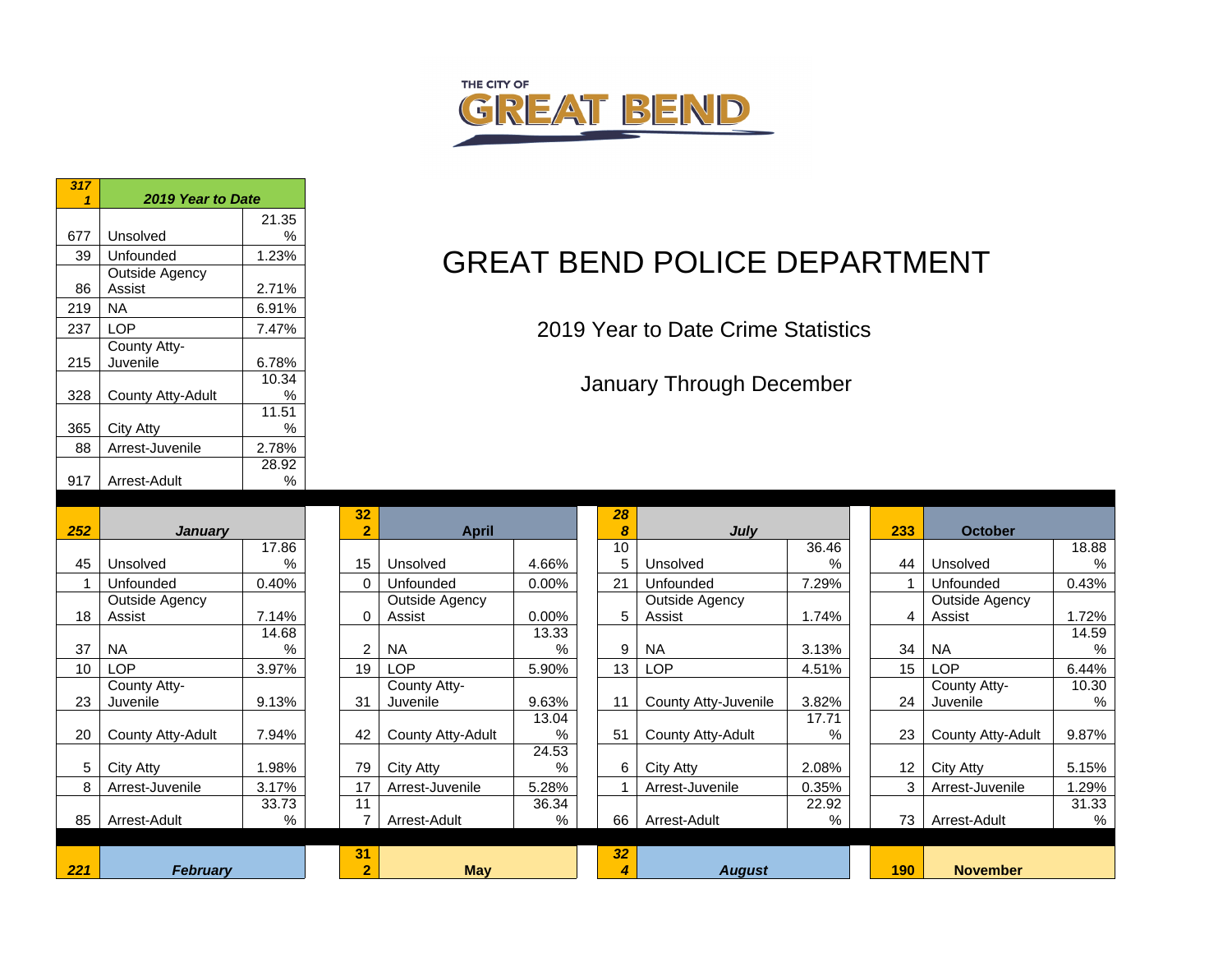

|                |                          |               |                |                       | 30.77         |                |                      | 25.31         |              |                   | 14.21         |
|----------------|--------------------------|---------------|----------------|-----------------------|---------------|----------------|----------------------|---------------|--------------|-------------------|---------------|
| $\overline{7}$ | Unsolved                 | 3.17%         | 96             | Unsolved              | $\%$          | 82             | Unsolved             | %             | 27           | Unsolved          | $\%$          |
|                |                          |               |                |                       |               |                |                      | 33.33         |              |                   |               |
| $\Omega$       | Unfounded                | $0.00\%$      | 0              | Unfounded             | 0.00%         | 3              | Unfounded            | $\%$          | $\mathbf{1}$ | Unfounded         | 0.53%         |
|                | Outside Agency           |               |                | <b>Outside Agency</b> |               |                | Outside Agency       |               |              | Outside Agency    |               |
| 6              | Assist                   | 2.71%         | $\overline{2}$ | Assist                | 0.64%         | 18             | Assist               | 5.56%         | 10           | Assist            | 5.26%         |
|                |                          |               |                |                       |               |                |                      | 14.81         |              |                   | 12.11         |
| 3              | <b>NA</b>                | 1.36%         | 0              | <b>NA</b>             | 0.00%         | 48             | <b>NA</b>            | $\%$          | 23           | <b>NA</b>         | %             |
|                |                          | 15.38         |                |                       | 16.67         |                |                      |               |              |                   |               |
| 34             | <b>LOP</b>               | %             | 16             | <b>LOP</b>            | $\%$          | 28             | LOP                  | 8.64%         | 15           | <b>LOP</b>        | 7.89%         |
|                | County Atty-             |               |                | County Atty-          | 35.42         |                |                      |               |              | County Atty-      |               |
| 14             | Juvenile                 | 6.33%         | 34             | Juvenile              | $\%$          | 4              | County Atty-Juvenile | 1.23%         | 15           | Juvenile          | 7.89%         |
|                |                          | 13.57         |                |                       | 25.00         |                |                      | 14.20         |              |                   |               |
| 30             | County Atty-Adult        | %             | 24             | County Atty-Adult     | $\%$          | 46             | County Atty-Adult    | $\%$          | 4            | County Atty-Adult | 2.11%         |
|                |                          | 15.84         |                |                       | 22.44         |                |                      |               |              |                   | 14.74         |
| 35             | <b>City Atty</b>         | %             | 70             | City Atty             | $\%$          | $\overline{2}$ | <b>City Atty</b>     | 0.62%         | 28           | <b>City Atty</b>  | $\%$          |
| 8              | Arrest-Juvenile          | 3.62%         | 6              | Arrest-Juvenile       | 1.92%         | 4              | Arrest-Juvenile      | 1.23%         | 9            | Arrest-Juvenile   | 4.74%         |
|                |                          | 38.01         |                |                       | 20.51         |                |                      | 27.47         |              |                   | 30.53         |
| 84             | Arrest-Adult             | %             | 64             | Arrest-Adult          | $\%$          | 89             | Arrest-Adult         | $\%$          | 58           | Arrest-Adult      | %             |
|                |                          |               |                |                       |               |                |                      |               |              |                   |               |
|                |                          |               |                |                       |               |                |                      |               |              |                   |               |
|                |                          |               | 25             |                       |               | 28             |                      |               |              |                   |               |
| 258            | <b>March</b>             |               | 9              | June                  |               | $\mathbf{1}$   | <b>September</b>     |               | 231          | <b>December</b>   |               |
|                |                          |               |                |                       | 35.91         |                |                      | 30.96         |              |                   | 28.57         |
| 10             | Unsolved                 | 3.88%         | 93             | Unsolved              | %             | 87             | Unsolved             | $\%$          | 66           | Unsolved          | %             |
|                |                          |               |                |                       |               |                |                      | 12.50         |              |                   |               |
| $\Omega$       | Undounded                | 0.00%         | 5              | Unfounded             | 1.93%         | 6              | Unfounded            | $\%$          | $\mathbf{1}$ | Unfounded         | 0.43%         |
|                | <b>Outside Agency</b>    |               |                | <b>Outside Agency</b> |               |                | Outside Agency       |               |              | Outside Agency    |               |
| $\mathbf 0$    | Assist                   | $0.00\%$      | 5              | Assist                | 1.93%         | 12             | Assist               | 4.27%         | 6            | Assist            | 2.60%         |
|                |                          |               |                |                       |               |                |                      | 17.79         |              |                   |               |
| $\mathbf 0$    | <b>NA</b>                | 0.00%         | 0              | <b>NA</b>             | 0.00%         | 50             | <b>NA</b>            | $\%$          | 13           | <b>NA</b>         | 5.63%         |
|                |                          | 17.83         |                |                       | 16.13         |                |                      |               |              |                   |               |
| 46             | <b>LOP</b>               | %             | 15             | LOP                   | $\%$          | 12             | <b>LOP</b>           | 4.27%         | 14           | <b>LOP</b>        | 6.06%         |
| 19             | County Atty-<br>Juvenile |               | 10             | County Atty-          | 10.75         | 19             |                      |               | 11           | County Atty-      |               |
|                |                          | 7.36%         |                | Juvenile              | $\%$          |                | County Atty-Juvenile | 6.76%         |              | Juvenile          | 4.76%         |
| 38             | County Atty-Adult        | 14.73<br>%    | 14             | County Atty-Adult     | 15.05<br>℅    | 28             | County Atty-Adult    | 9.96%         | 8            | County Atty-Adult | 3.46%         |
|                |                          | 19.38         |                |                       | 22.39         |                |                      |               |              |                   |               |
| 50             | City Atty                | %             | 58             | City Atty             | %             |                | City Atty            | 0.36%         | 19           | City Atty         | 8.23%         |
| 19             | Arrest-Juvenile          | 7.36%         | 5              | Arrest-Juvenile       | 1.93%         | 3              | Arrest-Juvenile      | 1.07%         | 5            | Arrest-Juvenile   | 2.16%         |
|                |                          | 29.46<br>$\%$ | 54             |                       | 20.85<br>$\%$ | 63             |                      | 22.42<br>$\%$ |              |                   | 38.10<br>$\%$ |